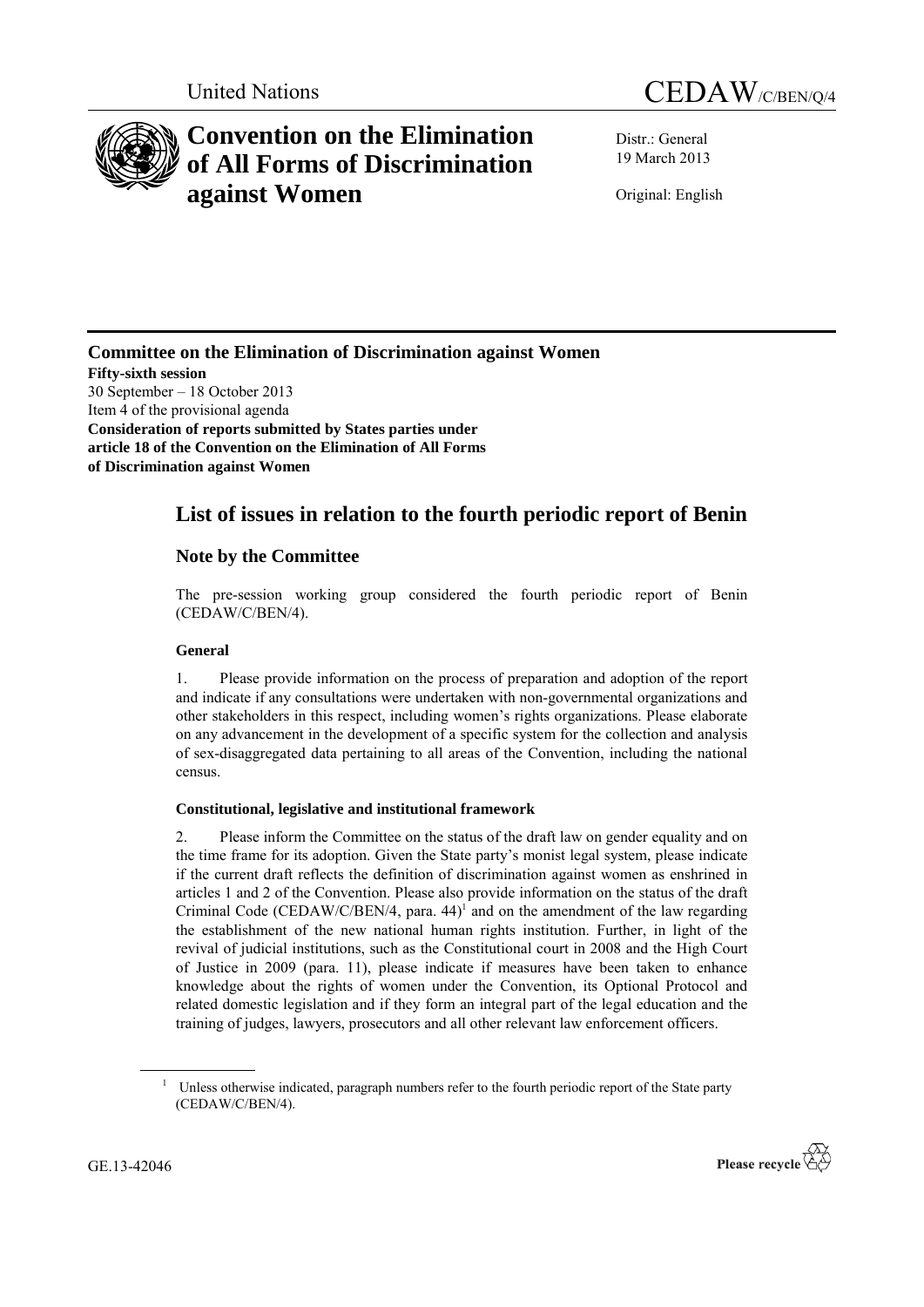#### **National machinery for the advancement of women**

3. Please provide detailed information about the Council for Gender Equality (para. 47), including the role of its technical committee and its family, women and children monitoring centre in the design and implementation of policies, in monitoring the situation of women comprehensively, as well as carrying out strategies and measures to eliminate discrimination. Please also provide detailed information on the human and financial resources allocated to it to effectively discharge its mandate. Please clarify the coordination between existing bodies and the Ministry for the Family and National Solidarity, which according to the report (para. 41), is responsible for the promotion of women and gender equality, and explain the role and mandate of the Institute for Women established by the President in March 2009 (para. 47).

4. Please provide information on the National Policy on Gender Equality adopted on 18 March 2009 and indicate which programmes and projects, referred to in paragraph 46, were implemented as part of the 2010 action plan.

#### **Stereotypes and harmful practices**

5. The report acknowledges that women are narrowly cast in the role of daughters, wives and mothers by culture, education and religion (paras. 4, 21 and 22) and that customary, traditional and religious practices continue to dominate social life and perpetuate discriminatory practices against women (para 21) and girls. As recommended by the Committee in its previous concluding observations (CEDAW/C/BEN/CO/1-3, para. 148), please provide information on concrete measures taken by the State party, including through collaboration with traditional and community leaders and women's organisations, to change the public attitude and social and cultural patterns that lead to gender stereotyping in relation to the roles of women and men in the family, the community and the society at large.

6. The report sets out an extensive list of harmful practices which continue to be prevalent in the State party. Please indicate which measures have been taken, including comprehensive educational measures and awareness-raising campaigns about relevant provisions in the Personal and Family Code and criminal provisions, targeting rural areas in particular, to prevent and address harmful practices such as early and forced marriages, polygamy, widowhood practices, levirate and sororate, purification rites for adulterous women and killings of so-called children witches. Further, despite the existence of Act No. 2003-03 on the suppression of female genital mutilation, this practice remains widespread in the State party, as mentioned in the report (para. 35). Please provide information on the enforcement of the legislation prohibiting female genital mutilation, as well as on investigations, prosecutions and convictions of perpetrators of this practice, including penalties issued during the period under review.

#### **Violence against women**

7. Information before the Committee refers to the recent adoption of a law on prevention and punishment of violence against women. Please inform the Committee on the forms of violence covered by the law, in particular if it prohibits domestic violence and marital rape as separate criminal offences and if they can be prosecuted ex officio, as well as if its provisions are in line with the Convention and the Committee's general recommendation No. 19 (1992) on violence against women. Please describe steps taken to develop a comprehensive strategy to combat all forms of violence against women to support the implementation of the new legislation and to develop capacity-building and awareness-raising programmes on its content for all relevant professional groups, such as the police, lawyers, the judiciary, health and social workers,, as well as the public at large. Please also elaborate on the prevalence of informal dispute resolution mechanisms in cases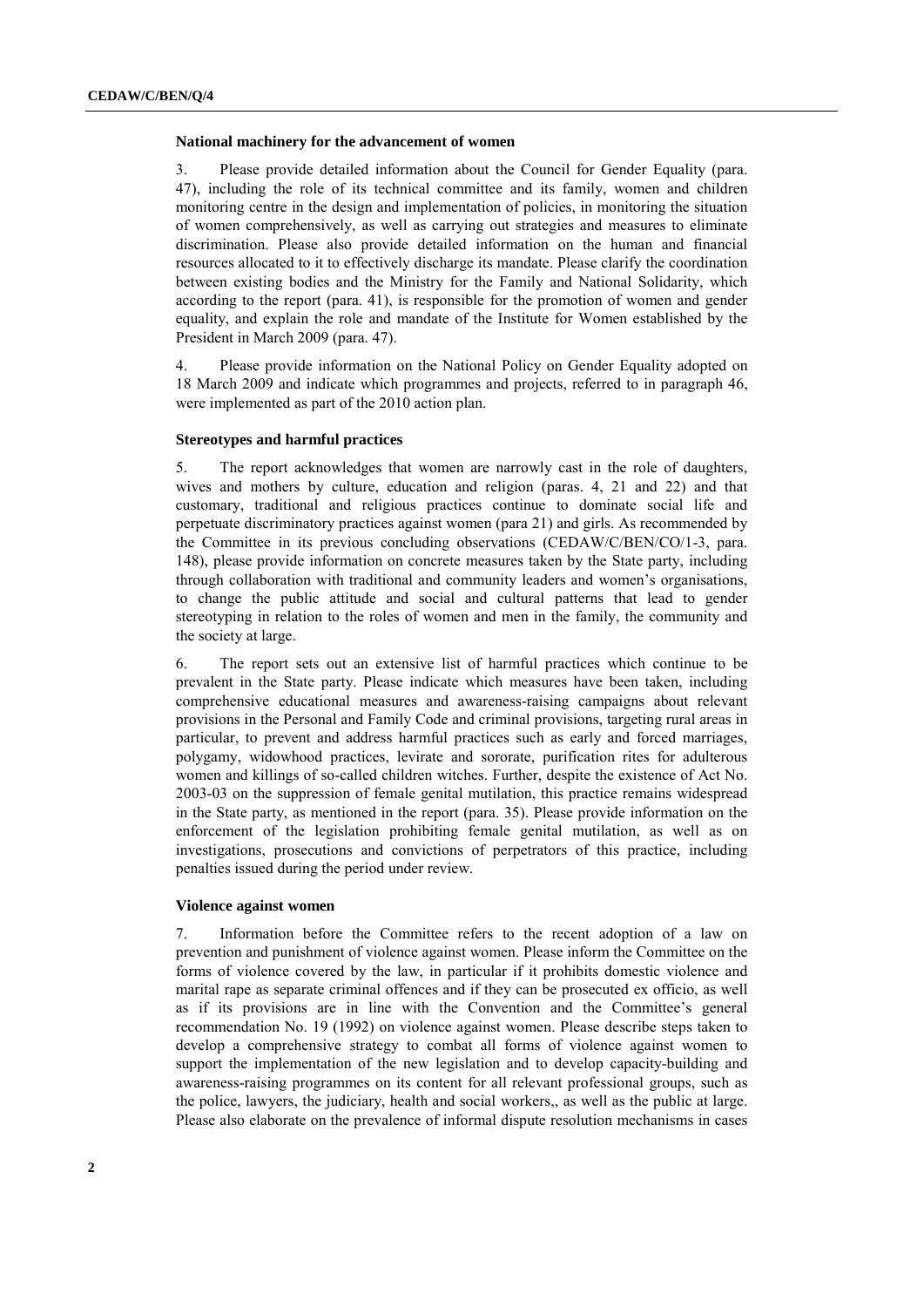of violence against women and on measures taken to improve women's access to justice and to encourage them to report acts of violence, especially vulnerable groups of women, such as illiterate women, rural women, refugee women, as well as those living in polygamous marriages.

8. Please provide updated and detailed information on the current situation and trends with respect to violence against women and girls, such as corporal punishment, domestic violence, rape, incest, marital rape, and other forms of sexual abuse. Please provide information on the number of prosecutions, convictions and sentences imposed in all cases of violence against women. Please indicate whether steps have been taken to ensure that women and girl victims of violence, including sexual and domestic violence, are adequately protected and receive support and assistance, such as access to shelters and rehabilitation services.

#### **Trafficking and exploitation of prostitution**

9. The report indicates that the State party has enacted anti-trafficking legislation regarding children, but that it has currently no such legislation regarding women (para. 56), whereas women and girls are increasingly trafficked from and within the State party for the purpose of domestic work as *vidomegons*, as well as in the agriculture and trade sector. As recommended by the Committee in its previous concluding observations (CEDAW/C/BEN/CO/1-3, para. 152) and as accepted by the State party during its examination under the universal periodic review (A/HRC/22/9), please indicate a timeframe for the adoption of a comprehensive law on trafficking which fully complies with article 6 of the Convention, and whether the State party has established mechanisms for the investigation, prosecution and punishment of trafficking offenders under the existing legislative framework and for the assistance and support of victims.

10. The report is silent on the phenomenon of exploitation of prostitution of women and girls in the State party. Please provide information on its prevalence, as well as measures in place to combat it, including data on investigations, prosecutions and convictions of those who exploit prostitution. In light of the pending draft Criminal Code (para. 44), please also indicate if and how the State party intends to review its legislation to ensure that its provisions on prostitution do not discriminate against women and if it considers sanctioning the male demand side. Further, please also indicate if measures are in place to address the root causes that lead women into prostitution, to discourage male demand for prostitution, as well as to assist women who wish to leave prostitution and to facilitate their reintegration into society.

#### **Participation in public and political life**

11. Please provide updated data on the number of women civil service, the judiciary and in diplomatic service, including at decision-making level. In light of the legislative elections held in 2011, where only seven women were elected, please explain why the State party has not adopted any temporary special measures to increase the participation of women in political decision-making positions, as recommended by the Committee in its previous concluding observations (CEDAW/C/BEN/CO/1-3, para. 154). Further, in light of the upcoming municipal and local elections this year, please provide information on concrete measures planned to increase women's full and equal participation and representation. Please indicate what measures have been taken by the State party to encourage political parties to increase the percentage of female candidates and to conduct awareness-raising and capacity-building activities to encourage the involvement of women in elections.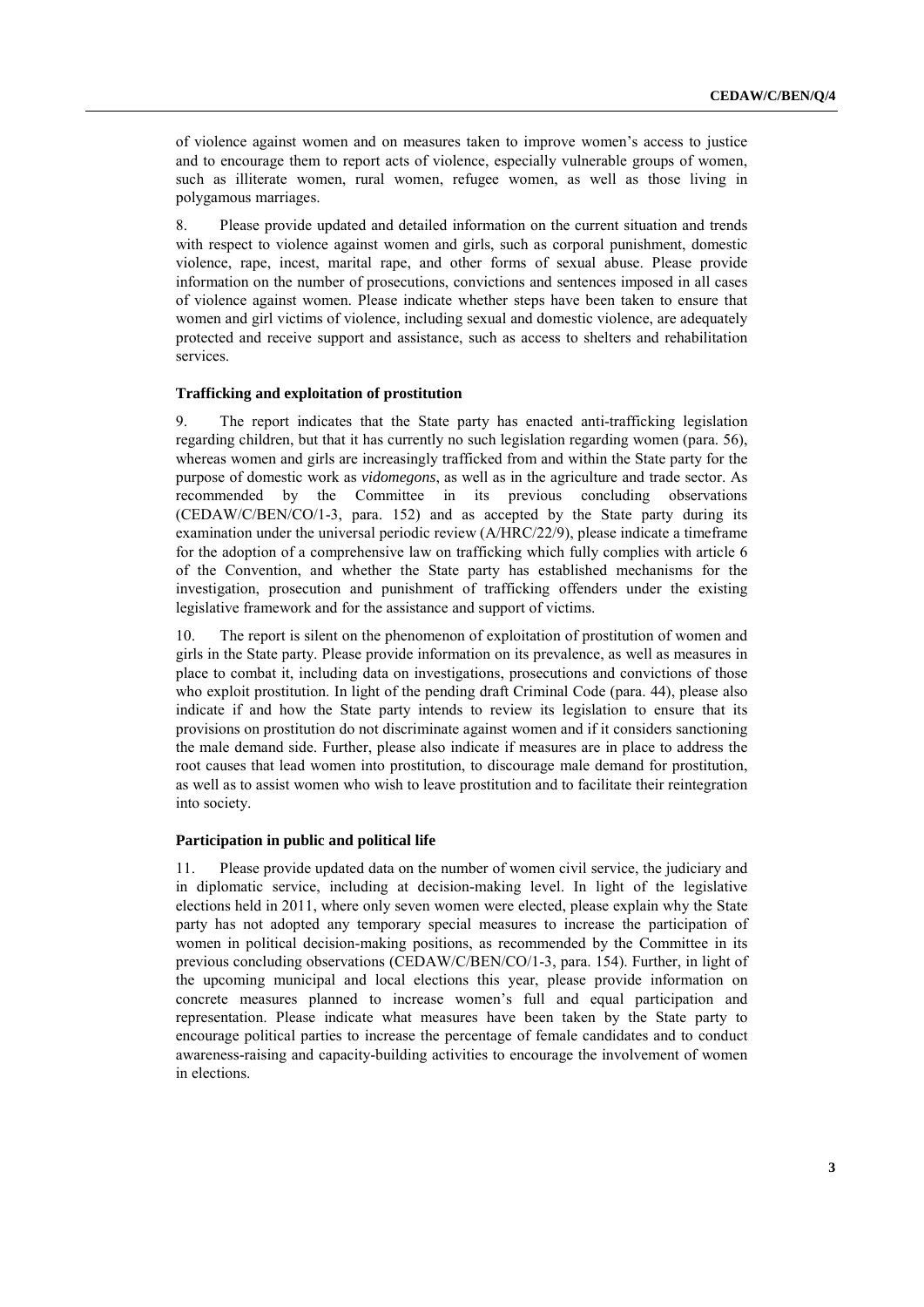#### **Nationality**

12. Please indicate if the State party's legislation is in line with the provisions of the Convention regarding equality of women with men in the acquisition, change and retention of nationality, particularly with respect to provisions on women passing their nationality to their spouses of foreign nationality.

## **Education**

13. Please provide (a) updated and detailed sex-disaggregated data on the enrolment rates at all levels of the education system, (b) information on expulsions of girls due to pregnancy, and (c) dropout rates at the primary and secondary levels, and please clarify whether free education extends to girls below 11 and above 13 (paras 51 and 81-85). Please provide information on actions taken to overcome stereotypical attitudes that discriminate against girls with regard to access to education and include information on efforts developed to raise awareness on the importance of girls' education, with a view to ensure their equal access to education and improve their literacy rates, especially in rural areas. Please inform the Committee on the progress of the review of school textbooks undertaken by the State party to eliminate gender-based stereotypes (para. 54). Please describe steps taken to address the exclusion of pregnant teenage girls from school and the high dropout rate of girls, owing to pregnancy, early and forced marriage, corporal punishments, as well as sexual violence at school, including by teachers.

## **Employment**

14. Please provide information on employment and unemployment's rate of women, as well as on the wage gap between women and men in the private and public sectors, and indicate which means and methods are used by the State party to enforce its existing legislation (article 208 of the Labour Code) establishing the principle of equal pay for work of equal value (para. 94). Please also inform the Committee of measures taken by the State party to monitor the working conditions of girls employed as *vidomegons*, regularly subjected to verbal, physical and sexual violence. Please indicate if measures have been taken to protect women working in the informal sector, particularly to provide them with social benefits, including maternity leave provisions, and to promote their integration into the formal labour force.

#### **Health**

15. The report states that high maternal mortality rate is the result of early and late pregnancies, multiple pregnancies and pregnancies too closely spaced, as well as clandestine abortions following unwanted pregnancies (para. 104). Please describe the measures taken (a) to raise women and girls' awareness of sexual and reproductive health and rights issues, including in the school curricula and through the use of mass media; (b) to enhance the use, availability and affordability of contraceptives and family planning information, particularly in rural areas; (c) to increase the number of trained health-care personnel in the State party. Have any measures been taken to educate women and their spouses on the rights of women to independent decision-making on their health and wellbeing? Further, referring to paragraph 112 of the report on the prevalence of HIV/AIDS, please indicate if the State party has taken steps to address the apparent feminization of HIV/AIDS and reduce women's vulnerability to this disease.

16. Does the State party envisage decriminalizing abortion on other grounds such as pregnancies due to rape and incest? Please report on measures in place to address the issue of unsafe abortions in the State party and provide data on the number of deaths and healthrelated complications due to unsafe abortions.